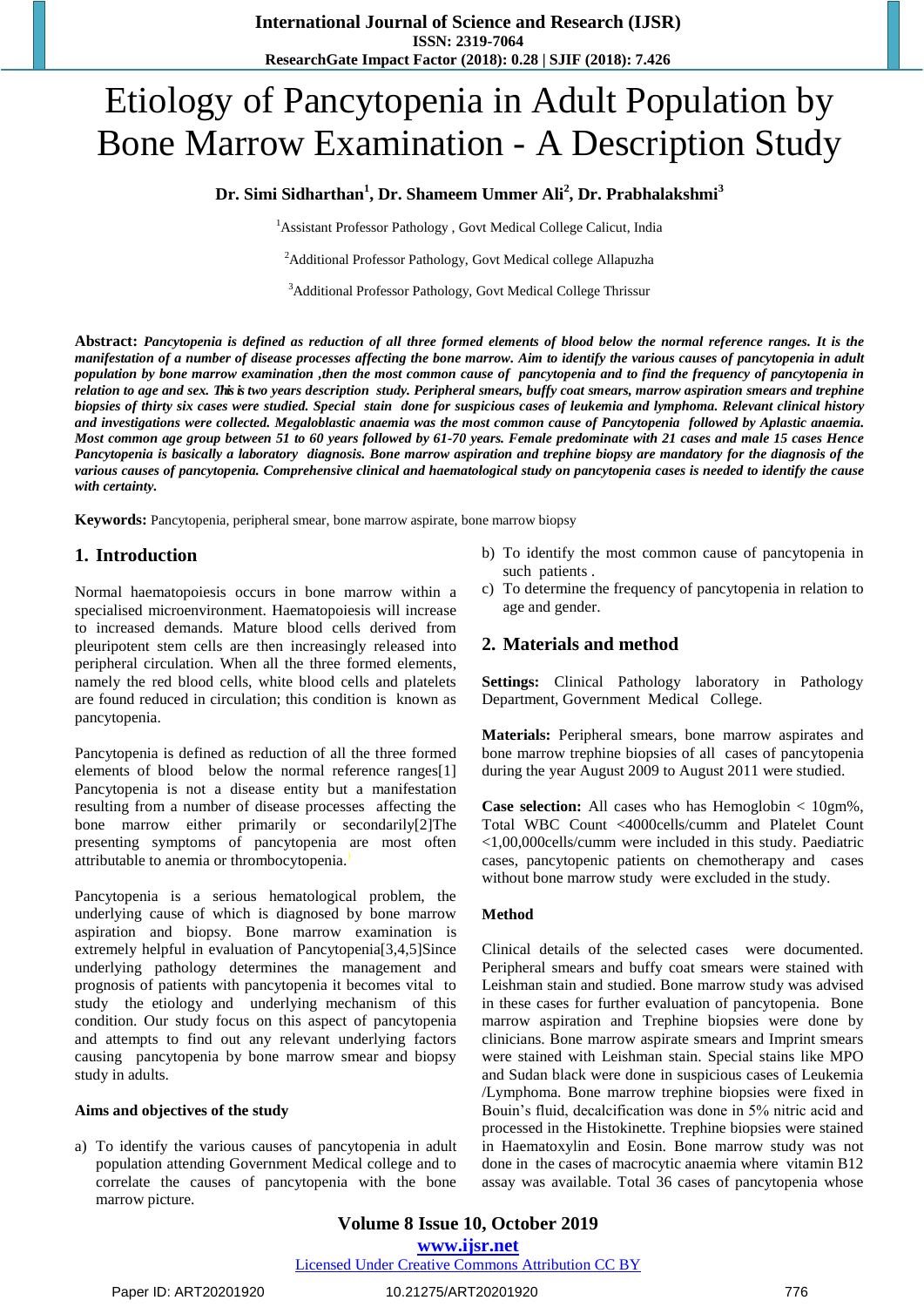peripheral smears, bone marrow aspirate smears and trephine biopsies were available and those cases were studied.

**Stastistical analysis:** Datas were entered in Excel 8.Analysis is done in Epi Info software 2008

# **3. Observation**

During the period of two years, thirty six cases of pancytopenia were studied.

| Table 1: Distribution of cases according to age |  |  |  |  |  |
|-------------------------------------------------|--|--|--|--|--|
|-------------------------------------------------|--|--|--|--|--|

| Age       | Cases | Precentage |
|-----------|-------|------------|
| $11-20$   |       | 5.6%       |
| $21 - 30$ |       | 5.6%       |
| $31 - 40$ |       | 13.9%      |
| $41 - 50$ |       | 16.7%      |
| $51-60$   | 10    | 27.8%      |
| 61-70     |       | 22.2%      |
| 71-80     |       | 8.3%       |

**Table 2:** Distribution of cases according to gender

| Sex    | Cases | Percentage |
|--------|-------|------------|
| Female |       | 58.3%      |
| Male   |       | 704        |



**Figure 1:** Distribution of cases according to presenting symptoms



Figure 2: Distribution of cases according to signs

Most of the patients had Haemoglobin values between5.1 gm% to 9 gm% (38.9%) and no cases had Haemoglobin value more than 9gm%. Majority of cases leucocyte count were in the range of 1001 to 3000/cumm (55.6%) followed by 3001 to 4000/cumm (36.1%). Predominant cases platelet count were in the range 20000 to 50000 (38.9%)

#### **Table 3:** Peripheral smear findings observed in pancytopenia

| <b>Peripheral Smear Findings</b> | Present      | Absent       |
|----------------------------------|--------------|--------------|
| Anisocytosis                     | 28(77.8%)    | $8(22.2\%)$  |
| Poikilocytosis                   | $22(61.1\%)$ | 14(38.9%)    |
| Macrocytes                       | 30(83.3%)    | 6(16.7%)     |
| Macro ovalocytes                 | 15(41.7%)    | 21(58.3%)    |
| NRBC/100WBC's                    | 9(25%)       | 27(75%)      |
| Hypersegmented neutrophils       | 10(27.8%)    | $26(72.2\%)$ |
| <b>Blast</b> cells               | $3(8.30\%)$  | 33(91.70%)   |

**Table 4:** Erythroid hyperplasia observed in bone marrow

| Erythroid Hyperplasia   No Of Cases   Percentage |    |        |
|--------------------------------------------------|----|--------|
| Present                                          | 19 | 52.8%  |
| Absent                                           |    | 47.22% |

**Table 5:** Distribution of cases in erythroid hyperplasia

| Disease groups           | No of cases $(19/36 \text{ cases})$ |
|--------------------------|-------------------------------------|
| Megaloblastic anaemia    | 18                                  |
| Myelodysplastic syndrome |                                     |
| Total                    | 19                                  |

Table 6: Bone marrow trephine cellularity

| Cellularity      | No of cases | Percentage |
|------------------|-------------|------------|
| Hypercellularity | 25          | 69.44%     |
| Normocellularity |             | 5.56%      |
| Hypocellularity  |             | 25%        |

**Table 7:** Distribution of cases in hypercellular marrow

| Disease groups           | No of cases |
|--------------------------|-------------|
| Megaloblastic anaemia    |             |
| Acute myeloid leukemia   |             |
| Multiple myeloma         |             |
| Non Hodgkin Lymphoma     |             |
| Myelodysplastic syndrome |             |
| Total                    | 25          |

**Table 8:** Distribution of cases in Hypocellular marrow

| Disease groups         | No of cases |
|------------------------|-------------|
| Aplastic anaemia       |             |
| <b>Hypoplastic MDS</b> |             |
| Viseral Leishmaniasis  |             |
| Total                  |             |

**Table 9:** Distribution of cases in normocellular marrow

| Disease groups        | No of cases |
|-----------------------|-------------|
| Megaloblastic anaemia |             |
| Lymphoma              |             |
| Total                 |             |

#### **Table 10:** Etiology of pancytopenia

| Etiology                 | Cases | Percentage |
|--------------------------|-------|------------|
| Megaloblastic anaemia    | 19    | 52.8%      |
| Aplastic anaemia         |       | 16.7%      |
| Leukemia                 |       | 11.1%      |
| Lymphoma                 |       | 5.6%       |
| Multiple myeloma         |       | 5.6%       |
| Myelodysplastic syndrome |       | 5.6%       |
| Kala azar                |       | 2.8%       |

# **Volume 8 Issue 10, October 2019**

**www.ijsr.net**

Licensed Under Creative Commons Attribution CC BY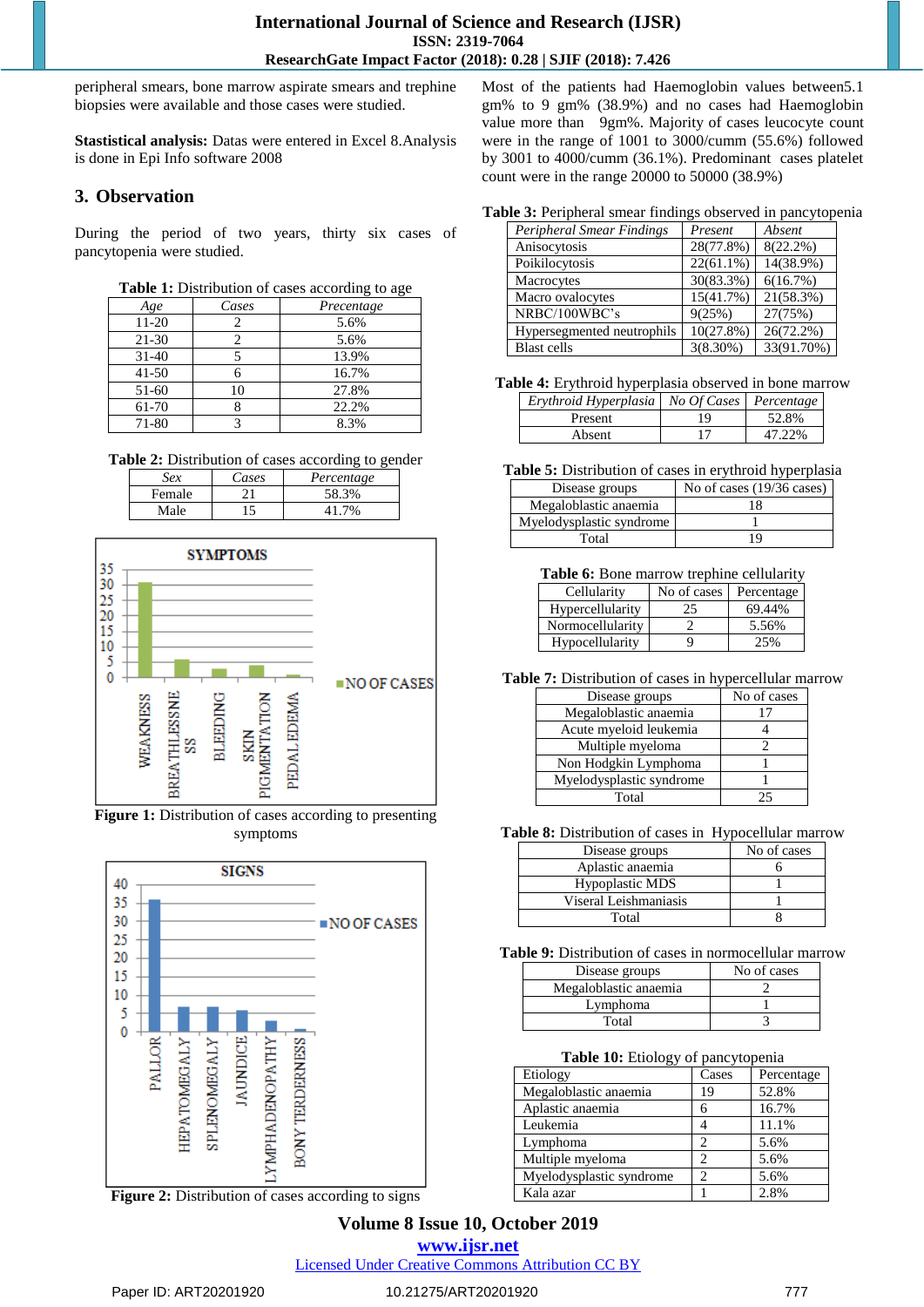# **International Journal of Science and Research (IJSR) ISSN: 2319-7064 ResearchGate Impact Factor (2018): 0.28 | SJIF (2018): 7.426**

|                | Table 11: Various bone marrow study of pancytopenia |               |                |               |                    |                          |                         |
|----------------|-----------------------------------------------------|---------------|----------------|---------------|--------------------|--------------------------|-------------------------|
| <b>S NO</b>    | <b>STUDY</b>                                        | <b>AGE IN</b> | <b>YEAR OF</b> | <b>DURATI</b> | $\overline{NO}$ OF | 1 <sup>st</sup>          | 2 <sub>nd</sub>         |
|                |                                                     | <b>YEARS</b>  | <b>STUDY</b>   | <b>ON OF</b>  | <b>CASES</b>       | <b>COMMON</b>            | <b>COMMON</b>           |
|                |                                                     |               |                | <b>STUDY</b>  |                    | <b>CAUSE</b>             | <b>CAUSE</b>            |
| $\mathbf{1}$   | Santra et al<br><b>KOLKATA</b>                      | $13 - 65$ yrs | 2010           | 1 YR          | 111                | Aplastic<br>anaemia      | Hypersplenis            |
| $\overline{2}$ | Tariq et al<br><b>PAKISTHAN</b>                     | $>14$ yrs     | 2008           | 10 months     | 50                 | Aplastic<br>anaemia      | Megaloblasti<br>anaemia |
| 3              | Gayathri et al<br><b>KARNATAKA</b>                  | $2 - 80$ yrs  | 2005-2007      | 2 years       | 104                | Megaloblastic<br>anaemia | Aplastic<br>anaemia     |
| $\overline{4}$ | Osama et al<br><b>RAWALPINDI</b>                    | $12 - 82$ yrs | 2001           | 1 year        | 100                | Megaloblastic<br>anaemia | Aplastic<br>anaemia     |
| 5              | Khodke et al<br><b>NEW DELHI</b>                    | $3 - 69$ yrs  | 1999           | 6 months      | 50                 | Megaloblastic<br>anaemia | Aplastic<br>anaemia     |
| 6              | Present study                                       | 18-80 yrs     | 2009-2011      | 2 years       | 36                 | Megaloblastic<br>anaemia | Aplastic<br>anaemia     |

# **4. Discussion**

Pancytopenia is an important clinicohematological entity seen in our day to day clinical practice. There are varying trends in clinical pattern, treatment modalities, and outcome. A total of thirty six cases of pancytopenia were studied in a period of two years. Age, gender, presenting complaints, peripheral blood picture, bone marrow aspirate smears and bone marrow trephine biopsy smears were studied in all cases and observations were compared with those in studies published in the literature.

In the present study, pancytopenia was due to the following causes Megaloblastic anemia (52.8%) was the commonest cause of Pancytopenia (Table 11) is comparable with other studies like Kishore Khodke et al [6]with 44%,Gayathri et al [7] with 39%, and Osama Ishtiaq et al[8] with74.04% The commonest cause of Pancytopenia reported from various studies throughout the world has been aplastic anaemia.This is in sharp contrast with the results of present study where the commonest cause of pancytopenia was megaloblastic anemia. This seems to reflect the higher prevalence of nutritional anemia in Indian subjects as well as in developing countries.

Present study 27.8% of patients were in the age group of 51 to 60 years followed by 22.2% in the age group of 61 to 70 years. [Table1] This is in contrast to the study by Santra et al[9] in which 37% of patients were within the range of 31 to 45.This may be because in present study only the adult population were included and patients on chemotherapy were excluded.

Megaloblastic anaemia more common in the age group of 60 to 70 yr (26.3%) in the study which is comparable to Caucasian and Chinese population where Megaloblastic anaemia is reported to occur more in older age groups[10]

Current study showed male to female sex ratio of 1:1.4[Table 2] and was in contrast to Gayathri et al and Santra et al in their study had male preponderance with male to female ratio of 1.2:1 and 1.47:1 respectively. Megaloblastic anaemia was commonest and with female preponderance similar to a study done by Uma khanduri and Archana Sharma[11] where 175 cases of Megaloblastic anaemia were studied in which 71% were female patients. Present study shows Megoblastic anaemia as the commonest cause with 19 cases among which 17 were females. In the present study, neoplastic disease as a cause of pancytopenia was found to be more common in male patients.

The most common presenting symptom was weakness (86%) followed by breathless (16.67%) [Figure 1].This is similar to the study by Kishore Khodke et al in which 40% of cases showed weakness, another study by Mussarat et al[2] in which 68.2% of cases and Gayathri et al in which 100% of cases showed weakness The most common sign pallor (100%) followed by hepatomegaly and splenomegaly. [Figure 2]which was in comparable to the study by Kishore Khodke et al[6] 'Mussarat et al[2]' Gayathri et al[7] and Santra et al[9]

Leukocyte count the range was comparable to the study by Santra et al (34). Megaloblastic anaemia shows anisocytosis (100%) with the 'p' value of 0.008 (significant) which was in comparable to the study by Osama Ishtiaq et al[8] Macrocytes were seen in all cases of Megaloblastic anaemia in the present study with the 'p' value 0.006% (significant) Macro ovalocytes were noted in 15 cases of pancytopenia (41.7%) and among them 14 patients (73.68%) had Megaloblastic anaemia with 'p' value 0.000285(significant), these observations were comparable to Osama Ishtiaq et al (9)

**Volume 8 Issue 10, October 2019 www.ijsr.net** Licensed Under Creative Commons Attribution CC BY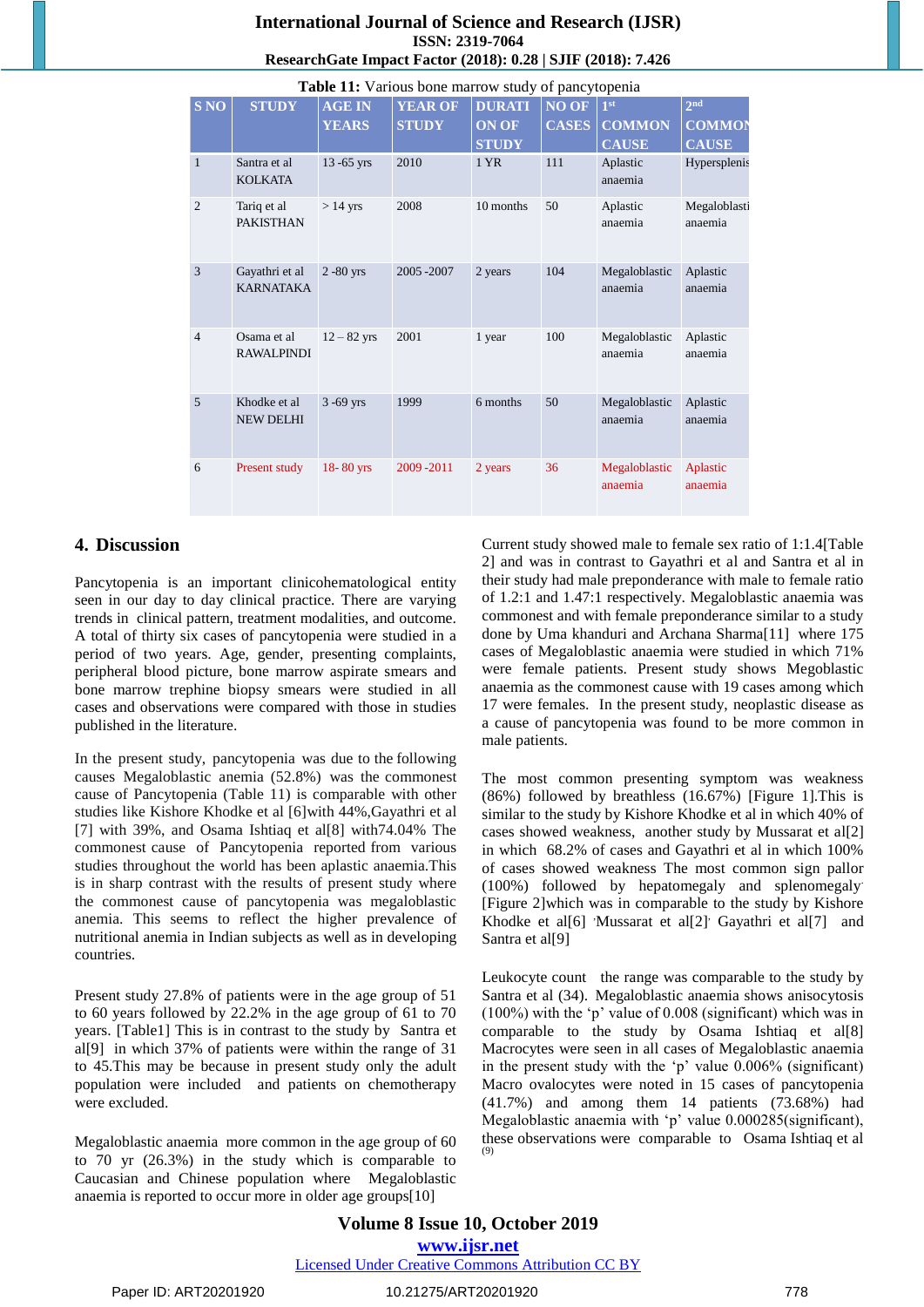### **International Journal of Science and Research (IJSR) ISSN: 2319-7064 ResearchGate Impact Factor (2018): 0.28 | SJIF (2018): 7.426**

Hypersegmented neutrophils[Table 3] were noted in 27.8% of the total number of cases of pancytopenia and among which 22.22% of cases were contributed by Megaloblastic anaemia with,'p' value 0.046 (significant) and was comparable to the study by Gayathri et al and Tilak et al [14] Nucleated RBC's were noted in 9 cases (25%) in the present study of which 5 cases were diagnosed as Megaloblastic anaemia, 3 as leukemia and 1case as MDS.

Erythroid hyperplasia [Table 4]was noted in 19/36 cases in this study, Megaloblastic anaemia shared 18 cases (94%) and one case was MDS. Bone marrow aspiration showed megaloblastic erythroid maturation with characteristic feature of sieved nuclear chromatin, asynchronous nuclear and cytoplasmic maturation, giant metamyeloctes and giant band forms. This finding was similar to the study of Gayathri et al [13] in which 74.04% cases showed megaloblastic maturation. Erythroid hyperplasia was a significant finding in megaloblastic anaemia with a 'p' value 0.0005

Bone marrow trephine study in this study shows hypercellularity in 69.44% cases of which 17 cases showed megaloblastic maturation with giant metamyeloctes and giant band forms and were disgnosed as Megaloblastic anaemia. In four cases the bone marrow trephine biopsy showed increased cellularity with myeloid hyperplasia. Immature cells were noted in all four of them and were diagnosed as acute myeloid leukemia. In two cases, normal haematopoiesis was decreased with infiltration by plasma cells and was diagnosed as plasma cell myeloma. Another case showed bone marrow with interstitial and nodular infiltration by lymphoma cells and it was diagnosed as non Hodgkin's lymphoma. One case showed bone marrow with dyserythropoeisis, dysmyelopoiesis and dysmegakaryopoiesis and it was diagnosed as Myelodysplasic syndrome. These findings was comparable to findings noted by Santra et al[9] in which cellular marrow showed Hypersplenism, megaloblastic anaemia, bone marrow lymphoma, acute leukemia,Myelodysplastic syndrome, multiple myeloma,tuberculosis,falciparum malaria

Normal bone marrow cellularity[Table 9] was noted in 3 cases, among which 2 were megaloblastic anaemia and 1 was lymphoma. Hypocellularity [Table 8]in bone marrow trephine was noted in 8 cases in which bone marrow of 6 cases showed replacement of normal hematopoietic cells by fat cells in all patients There was relative increase in plasma cells and lymphocytes and was diagnosed to be Aplastic anaemia. Bone marrow of one case showed decreased normal hematopoietic cells with a few lymphocytes, plasma cells and a focus showing abnormal localization of immature precursors and was diagnosed to be hypoplastic myelodysplastic syndrome. Another case showed reduced normal marrow elements with increase in the number of macrophages showing ingested amastigote forms of Leishmania donovani [Fig 3]and Visceral leishmaniasis was diagnosed in this case. Study done by Mussarat et al in 89 cases showed visceral leishmaniasis in one case, Santra et al noted 10 cases of Visceral leishmaniasis out of 111 cases , Kishore khodke et al noted 7 cases of Kala azar out of 50 cases.



**Figure 3:** Bone marrow aspirate showing macrophages (40X) with ingested amastigote form leishmania,inset(100X) showing macrophage and kinetoplast

# **5. Summary**

Pancytopenia cases attending Thrissur Government Medical College during the period between Aug 2009 to Aug 2011 were studied. Paediatric cases and patients on chemotherapy were excluded from this study. Peripheral smears, bone marrow aspirates, bone marrow trephine biopsies of Pancytopenia cases were studied. Females were found to be more common than males. Male to female ratio was 1:1.4. Commonest age group in this study were between 60 to 70 years. Megaloblastic anaemia was the commonest cause of pancytopenia in this study, this seems to reflect the higher prevalence of nutritional anaemia in our population.

The haematological parameters in patients with megaloblastic anaemia and aplastic anaemia were comparable to the findings of other study. Uncommon etiologies like Leukemia, Multiple myeloma, Lymphoma, Myelodysplastic syndrome and Kala azar were also identified in this study. Though the results of this study was in concordance with the other studies in India, the main limitation that we encountered was that of the small sample size and which may probably be due to the unavailablity of bone marrow aspirates and trephine biopsies in many of the pancytopenic patients.

# **6. Conclusion**

Pancytopenia basically is a laboratory diagnosis. Bone marrow aspiration and trephine biopsy are mandatory for the diagnosis of the various causes of pancytopenia. Comprehensive clinical and haematological study on pancytopenia cases is needed to identify the cause with certainty. In view of the wide range of etiologies, pancytopenia continues to be a diagnostic challenge for haematologists.

# **References**

[1] WilliamDM.Pancytopenia, Aplastic anemia and PureRed cell aplasia. Wintrobe's Clinical Hematology,  $12<sup>th</sup>$  ed, Baltimore: William and Willkins; 2009. 1185-1211.

**Volume 8 Issue 10, October 2019**

**www.ijsr.net**

Licensed Under Creative Commons Attribution CC BY